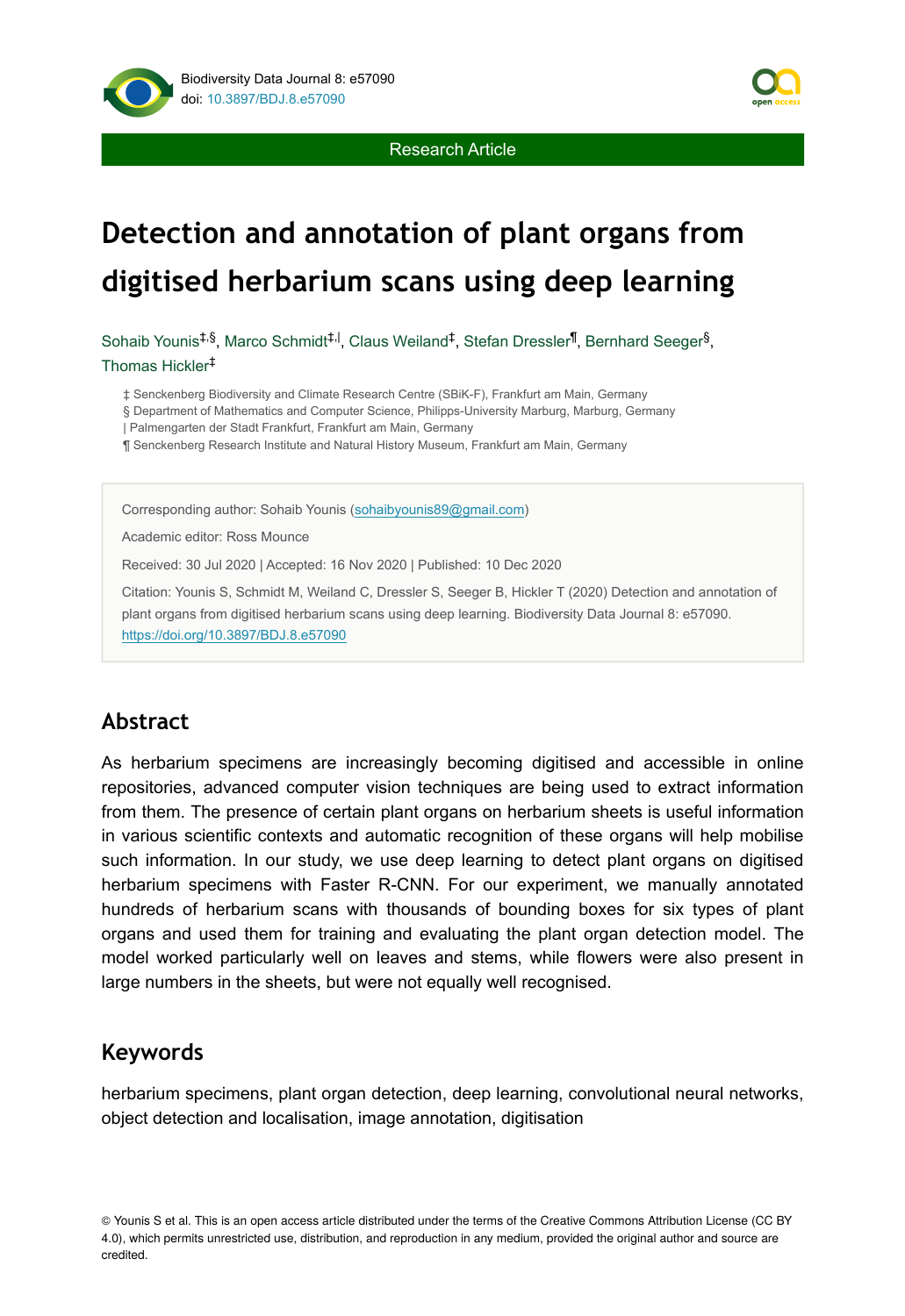## **Introduction**

Herbarium collections have been the basis of systematic botany for centuries. More than 3000 herbaria are active on a global level, comprising ca. 400 million specimens, a number that has doubled since the early 1970s and is growing steadily (Thiers 2020). Accessibility of these collections has been improved by international science infrastructure aggregating specimen data and increasingly also digital images of the specimens. Plant specimens, being usually flat and of a standard format approximating A3 size, are easier to digitise than most other biological collection objects. The Global Plants Initiative (Smith and Figueiredo 2014) has been very successful in digitising type specimens around the world. Single collections, such as the National Museum of Natural History in Paris, have digitised their collections completely (Le Bras et al. 2017) and large scale national or regional digitisation initiatives are already taking place or are planned for the near future (Borsch et al. 2020). Presently, there are more than 27 million plant specimen records with images available via the GBIF platform ([www.gbif.org](http://www.gbif.org)), the vast majority of these images being herbarium scans.

This rising number of digitised herbarium sheets provides an opportunity to employ computer-based image processing techniques, such as deep learning, to automatically identify species and higher taxa (Carranza-Rojas et al. 2017, Younis et al. 2018, Carranza-Rojas et al. 2018) or to extract other useful information from the images, such as the presence of pathogens (as done for live plant photos by Mohanty et al. 2016). Deep learning is a subset of machine learning methods for learning data representation. Deep learning techniques require huge amounts of training data to learn the features and representation of those data for the specified task by fine tuning parameters of hundreds or thousands of neural networks, arranged in multiple layers. Learning the value of these parameters can take vast computer and time resources, especially on huge datasets.

The most common type of deep learning network architecture being used for extracting image features is the Convolutional Neural Network (CNN) (LeCun and Bengio 1995). A convolutional neural network extracts the features of an image by passing through a series of convolutional, non-linear, pooling (image downsampling) layers and passes them to a fully connected layer to obtain the desired output. Each convolutional layer extracts the visual features of the image by applying convolution operations to the image with kernels, using a local receptive field, to produce feature maps and passing it as input to the next layer. The initial layers in the network compute primitive features on the image, such as corners and edges, the deeper layers use these features to compute more complex features consisting of curves and basic shapes and the deepest layers combine these shapes and curves to create recognisable shapes of the concepts in the image (Yosinski et al. 2014, Zeiler and Fergus 2014).

In this paper, we use deep learning for detecting plant organs on herbarium scans. The plant organs are detected using an object detection network, which works by localising each object with a bounding box on the image and classifying it. There are many types of networks, based on CNN, used for this application. In this study, a network called Faster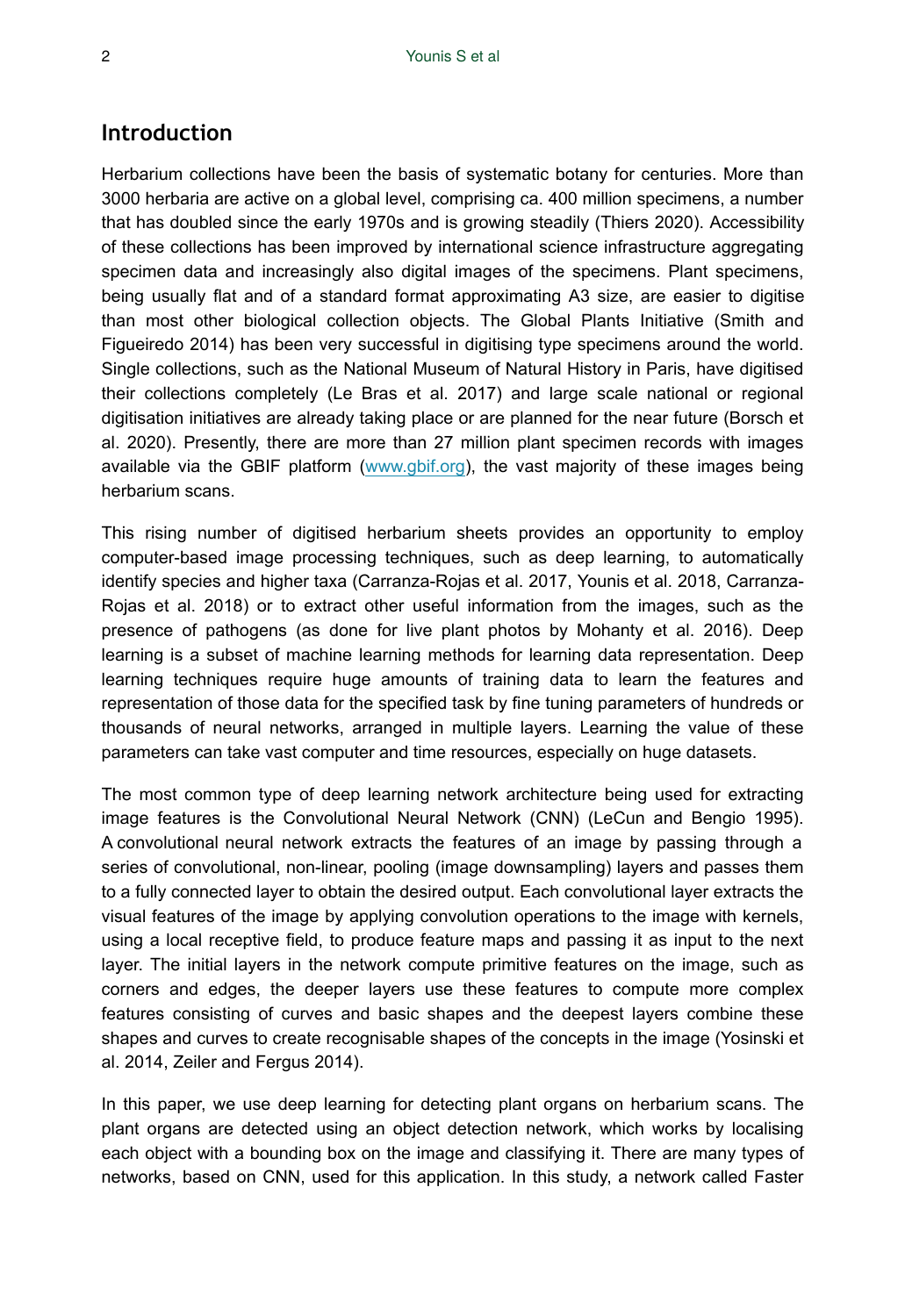R-CNN (Ren et al. 2015) was used, which is part of the R-CNN family for object detection. Region-based Convolutional Networks (R-CNN) identify objects and their locations in an image. Faster R-CNN networks have shown state-of-the-art performances in various object detection applications and competitions (Zhao et al. 2019). Therefore, many researchers have explored the use of CNN and particularly Faster R-CNN for detecting various plant organs, such as flowers, fruits and seedlings (Sa et al. 2016, Stein et al. 2016, Häni et al. 2020, Mai et al. 2018, Sun et al. 2018, Bargoti and Underwood 2017, Jiang et al. 2019, Ott et al. 2020, Weaver et al. 2020). To our knowledge, this is the first time object detection has been used to detect both vegetative and reproductive plant organs on herbarium scans. Identifying and localising plant organs on herbarium sheets is a first necessary step for some interesting applications. The presence and state of organs, such as leaves, flowers and fruits, can be used in phenological studies over long time periods and may give us more insight into climate change effects since the time of the Industrial Revolution (Willis et al. 2017, Lang et al. 2019).

## **Methods**

### **Network architecture**

A typical object detection network consists of object localisation and classification integrated into one convolutional network. There are two main types of meta-architectures available for this application: single stage detectors like Single Shot Multibox Detectors (SSD) (Liu et al. 2016) and 'You only look once' (YOLO) (Redmon et al. 2016) and twostage, region-based CNN detectors, such as Faster R-CNN. Single stage detectors use a single feed-forward network to predict object class probabilities along with bounding box coordinates on the image. Faster R-CNN is composed of three modules: 1) a deep CNN image feature extraction network, 2) a Region Proposal Network (RPN), used for detection of a predefined number of Regions of Interests (RoIs) where the object(s) of interest could reside within the image, followed by 3) Fast R-CNN (Girshick 2015), computes a classification score along with class-specific bounding box regression for each of these regions. The main reason for choosing Faster R-CNN for organ detection is because it is generally more accurate, particularly for large and small objects, than single stage detectors like SSD when speed and memory consumption are not as important as overall accuracy (Huang et al. 2017).

The CNN feature extraction network used in this paper is based on the ResNet-50 architecture (He et al. 2016), without the final fully-connected layer. The Region Proposal Network (RPN) creates thousands of prior or anchor boxes to estimate the location of objects in the image. The anchor boxes are predefined bounding boxes of certain height and width tiled across the image, determined by their scale and aspect ratios, in order to capture different sizes of objects of specific classes. The RPN generates these proposals by adjusting these anchors with coordinate offsets of the object bounding boxes and predicts the possibility of each anchor being a foreground object or a background. These proposals are sorted according to their score and top N proposals are selected by Non-Maximum Suppression (NMS), which are then passed to Fast R-CNN stage. NMS reduces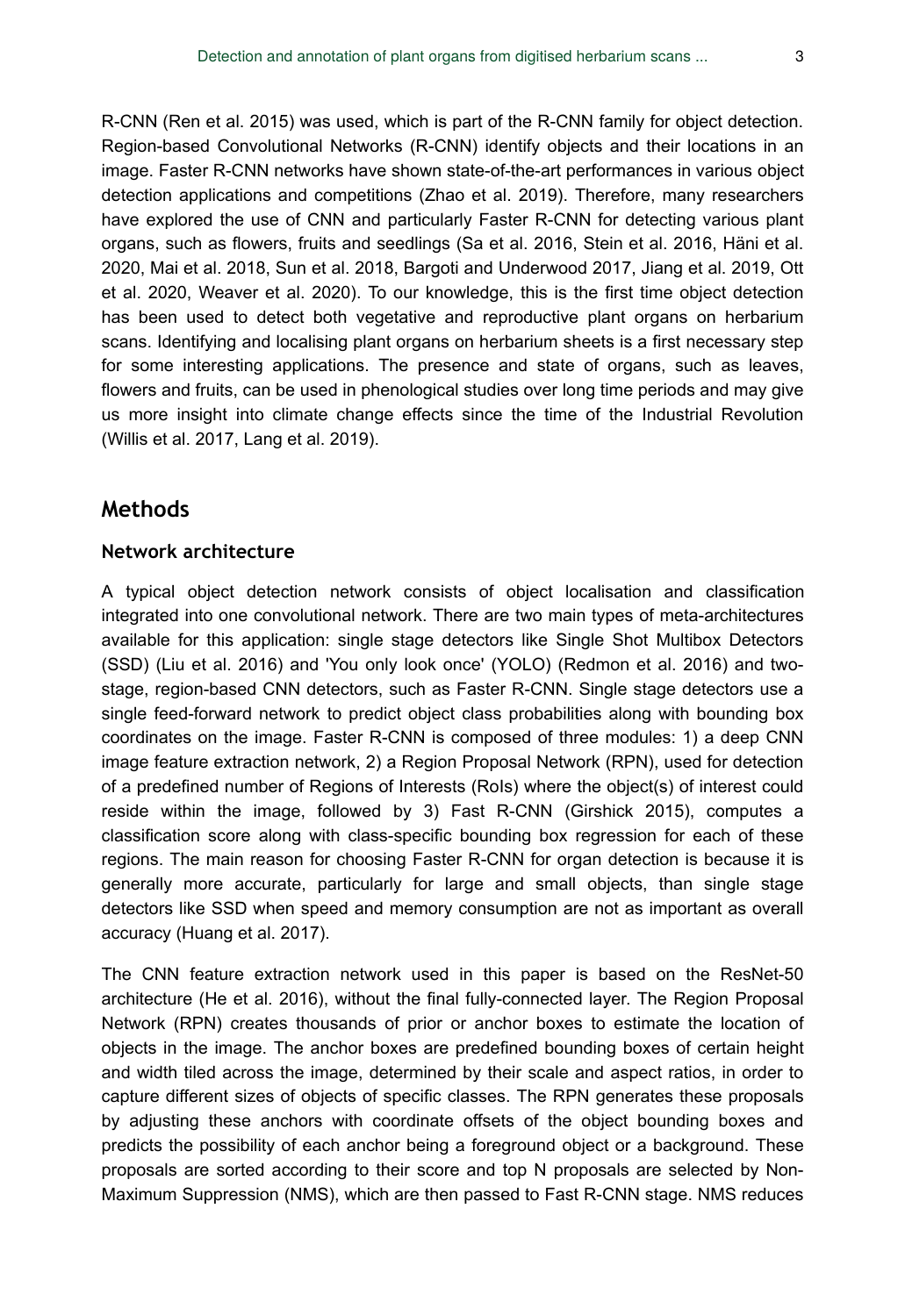the high number of proposals for the next stage by short-listing the proposals with the highest score having minimum overlap with each other by removing the proposals with overlap above a predefined threshold for each category. In the next stage, the proposals with feature maps of different shapes are pooled with a ROI pooling layer, which performs max-pooling on the inputs of non-uniform sizes to obtain a fixed number of uniform size feature maps. These feature maps are propagated through fully-connected layers, which end in two siblings fully-connected layers for object classification and bounding box regression, respectively. An illustration of Faster R-CNN is shown in Fig. 1.



# **Image Annotation**

each proposal.

The herbarium scans annotated for training the object detection network were selected from the MNHN (Muséum national d'Histoire naturelle) vascular plant herbarium collection dataset in Paris (Le Bras et al. 2017), from open access images contributed to the GBIF portal (MNHN and Chagnoux 2020). A total of 653 images were downloaded and rescaled from their original average size of ca. 5100 by 3500 pixels to 1200 by 800 pixels, in order to preserve the aspect ratio of the scans and to speed up the learning by reducing the number of pixels. The images were selected manually from a large collection of scans, having minimum visual overlap between organs, while covering a broad range of taxa and morphology (Fig. 2, Suppl. material 2). All these images were annotated for six different types of organs (Suppl. material 1) using LabelImg (Tzutalin 2015), a Python graphical toolkit for image annotation using bounding boxes. The average rate for manual image annotation was 8 to 15 herbarium sheets per hour, depending on the difficulty and number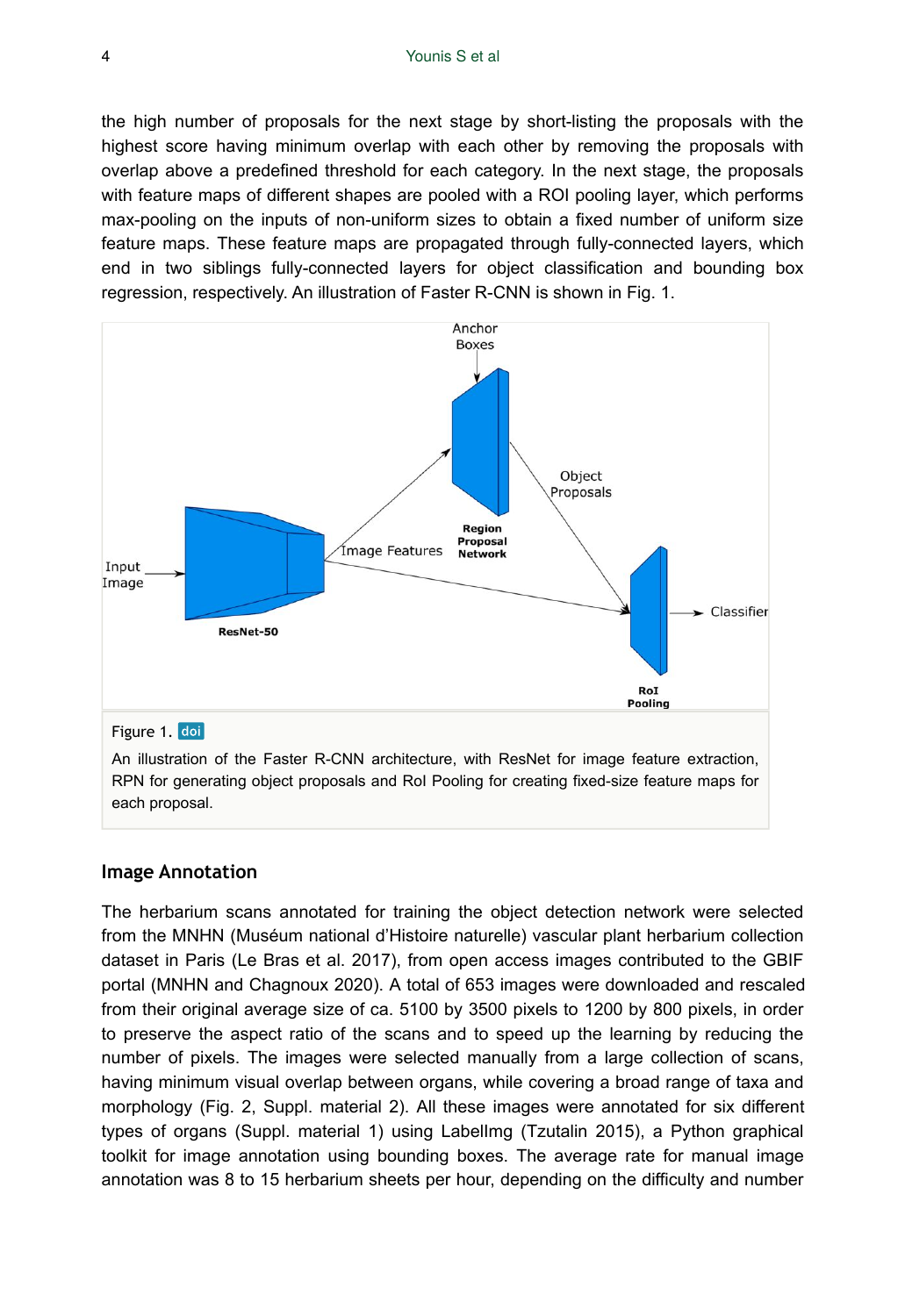of bounding boxes to be annotated. The total number of annotated bounding boxes for all 653 images was 19654, with an average of 30.1 bounding boxes per image. From these 653 annotated images, 155 of them were either annotated or verified by an expert, making a validated subset hence used for testing and the 498 were used for training, as shown in Fig. 3 and Fig. 4 and in more detail in Table 1.

| The number of annotated bounding boxes for each plant organ in training and test subset. |                                        |                                              |                                           |  |  |
|------------------------------------------------------------------------------------------|----------------------------------------|----------------------------------------------|-------------------------------------------|--|--|
| Category                                                                                 | <b>Training subset</b><br>(498 images) | <b>Test subset</b><br>$(155 \text{ images})$ | <b>Complete dataset</b><br>$(653$ images) |  |  |
| Leaf                                                                                     | 7886                                   | 2051                                         | 9937                                      |  |  |
| <b>Flower</b>                                                                            | 3179                                   | 763                                          | 3942                                      |  |  |
| <b>Fruit</b>                                                                             | 1047                                   | 296                                          | 1343                                      |  |  |
| Seed                                                                                     | 4                                      | 6                                            | 10                                        |  |  |
| <b>Stem</b>                                                                              | 3323                                   | 961                                          | 4284                                      |  |  |
| Root                                                                                     | 78                                     | 60                                           | 138                                       |  |  |
| Total                                                                                    | 15517                                  | 4137                                         | 19654                                     |  |  |



#### Figure 2. doi

Table 1.

Number of taxa of different rank for the three datasets with overlaps at family, genus and species level. P(Tr), P(Te): MNHN Paris Herbarium training and test datasets, FR: Herbarium Senckenbergianum dataset.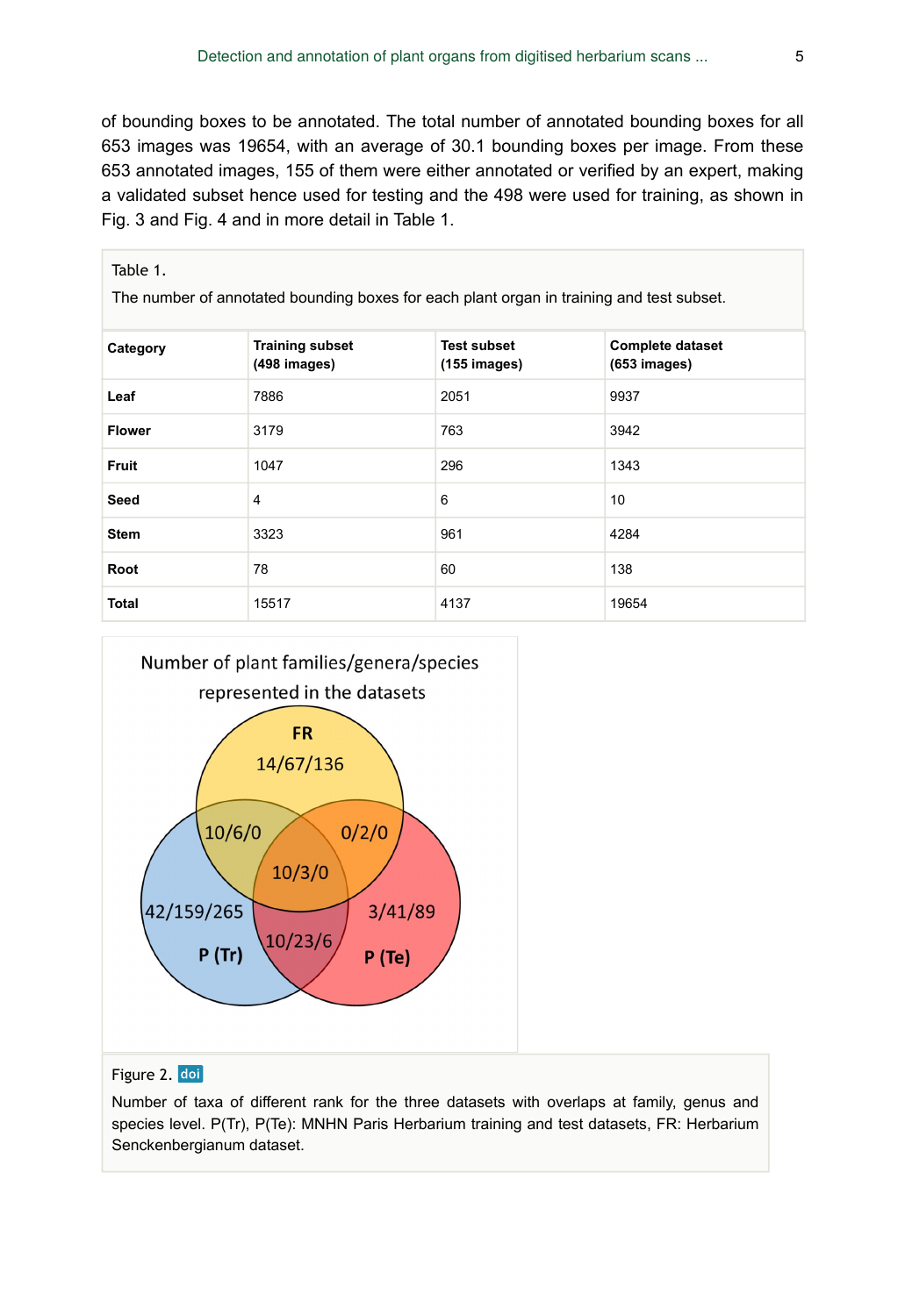

### Figure 3. doi

A column chart showing the number of annotated bounding boxes for each organ. Red: Test subset, Blue: Training subset.



#### Figure 4. doi

Families of labelled specimens (ordered by number of specimens) with number of labelled plant organs. The share of the plant organs differs between families, which may be due to factors depending on the plant itself and collecting habits (season, selection of identifiable specimens).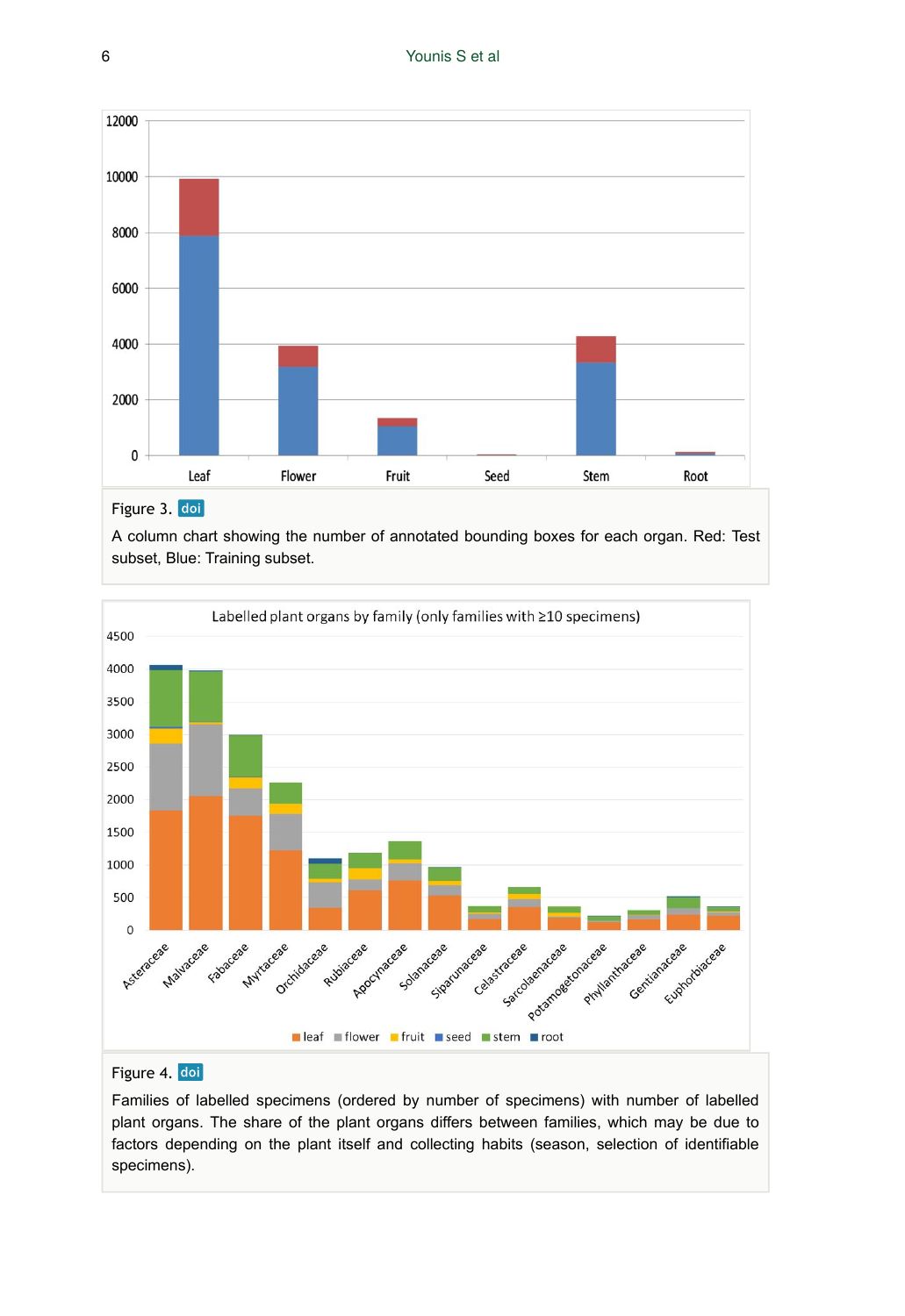Preparing our data was not always straight-forward. The manual localisation and labelling of plant organs from specimens encountered the following difficulties: buds, flowers and fruits are different stages emerging in the life cycle of plant reproductive organs and, in some cases, it was therefore difficult to find a clear distinction between these structures. In some taxa, different plant organs were impossible to separate as these were small and crowded, for example, in dense inflorescences with bracts and flowers or stems densely covered by leaves. In a few cases, it was also hard to differentiate from the digital image between roots and stolons or other stem structures. In all of these cases, we placed our labelled boxes in a way to best characterise the respective plant organ. Sometimes, this involved including parts of other organs and, at other times, if sufficient clearly assignable material were available, difficult parts were left out.

#### **Implementation**

The object recognition task was performed using Faster R-CNN, as described in the network architecture, with the Feature Pyramid Network (Lin et al. 2017) backbone. The Feature Pyramid Network increases the accuracy of the object detection task by generating multi-scale feature maps from a single scale feature map of ResNet output, by making top-down pathways in addition to the usual bottom-up pathways used by a regular convolutional network for feature extraction, where each layer of the network represents one pyramid level. The bottom–up pathway increases the semantic value of the image features, from corners and edges in the initial layers to detecting high level structures and shapes of objects in the image in the final layers, while reducing its resolution at each layer. The top-down pathway then reconstructs higher resolution layers from the most semantically rich layer, with predictions made independently at all levels as shown in Fig. 5. This approach provides Faster R-CNN with feature maps at different resolutions for detecting objects of multiple scales.



An illustration of Feature Pyramid Network, where feature maps are indicated by blue outlines and thicker outlines denote semantically stronger features (Lin et al. 2017).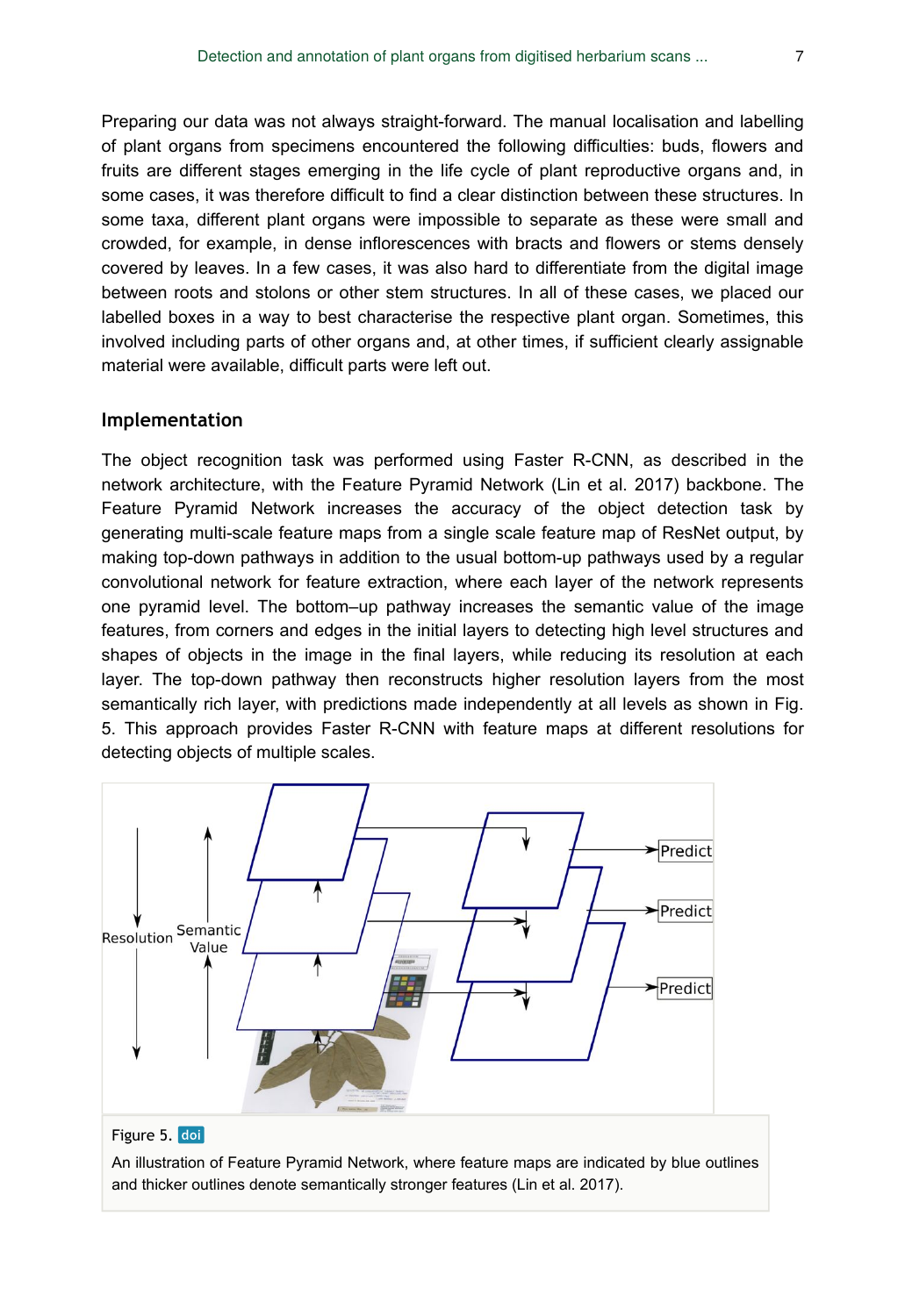In order to reduce the training time and, more importantly, because of the small size of the training dataset, transfer learning (Yosinski et al. 2014) was implemented to initialise the model weights pre-trained on the ImageNet dataset (Deng et al. 2009). Since the initial layers of a CNN usually learn very generic features that can also be used in new contexts, pre-trained weights can initialise the weights for these layers. For the deeper layers, transfer learning is used to initialise the parameter weights pre-trained on the ImageNet dataset and then fine-tuned during training, using the annotated herbarium scan dataset until convergence.

The model was implemented with the Detectron2 (Wu et al. 2019) library in PyTorch framework and trained using Stochastic Gradient Descent optimiser with a learning rate of 0.0025 and momentum of 0.9. The anchor generator in the Region Proposal Network (see section above on network architecture) had six anchor scales [32, 64, 128, 256, 512, 1024] (square root of area in absolute pixels) each with three aspect ratios of [1:2, 1:1, 2:1]. The thresholds for non-maximum suppression (NMS) were 0.6 for training and 0.25 for testing, respectively.

Due to the large image size and additional parameters of Faster R-CNN, a minibatch size of four images per GPU (TITAN Xp) was selected for training the model. The model was trained twice, once with a training subset of 498 images on a single GPU for 9000 iterations and performance evaluated on the test subset of 155 images, also on a single GPU and then trained again on all 653 annotated images on three GPUs for 18000 iterations for predicting plant organs on another un-annotated independent dataset to evaluate our method. This dataset consists of 708 full scale herbarium scans, with an average size of ca. 9600 by 6500 pixels, from the Herbarium Senckenbergianum (FR) (Otte et al. 2011) with a different set of species (Fig. 2) and geographical origins, which is also available at GBIF (Senckenberg 2020). The Python code and the trained model have been made available at GitHub (Younis 2020).

### **Results**

The predictions of the organ detection model provides a list of bounding boxes for each organ, along with the confidence levels and their class labels. The performance of the model was evaluated using the COCO evaluation metric (Lin et al. 2014), which determines whether the predicted organs and their locations are correct. The minimum threshold chosen for any prediction to be acceptable is having a confidence score (probability) of 0.5. The COCO method calculates average precision (with values from 0 to 100), which is a metric that encapsulates both precision and recall of the detection, for the entire predictions and each class of organs at different levels of Intersection over Union (IoU). IoU is an evaluation metric that quantifies the overlap of the predicted bounding boxes with the ground-truth bounding boxes. The IoU score ranges from 0 to 1, the higher the overlap, the higher the IoU score. The evaluation method considers all predictions as positive that have IoU of at least 0.5 and the average precision at this level of IoU is called AP50. Similarly, the average precision with a minimum IoU of 0.75 is called AP75, whereas AP is the average over 10 IoU levels from 0.5 to 0.95 with a step size of 0.05. The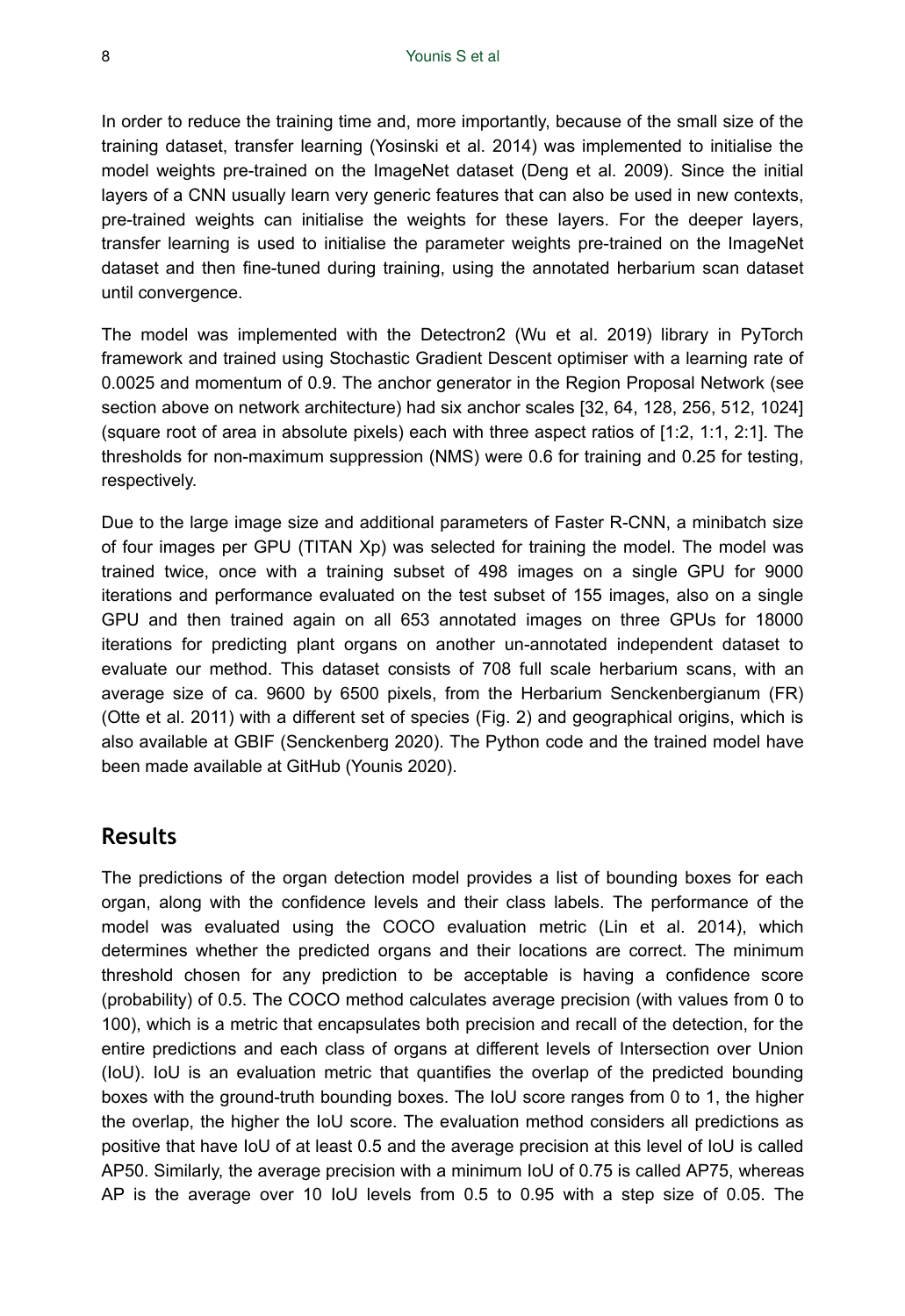precision metrics evaluated on the predicted organs on the test subset are shown in Table 2. The COCO method also calculates the AP for each category, as shown in Table 3, along with the total bounding boxes for each category in the test subset.

#### Table 2.

The precision of the predictions on the MNHN Paris Herbarium test subset with COCO evaluation method.

| <b>AP50</b> | <b>AP75</b> | AP  |
|-------------|-------------|-----|
| 22.8        | 6.8         | 9.7 |

#### Table 3.

Average Precision of each type of organ along with the total bounding boxes for each category in the test subset.

| Category      | <b>Bounding Boxes</b> | <b>AP</b> |
|---------------|-----------------------|-----------|
| Leaf          | 2051                  | 26.5      |
| <b>Flower</b> | 763                   | 4.7       |
| <b>Fruit</b>  | 296                   | 7.8       |
| Seed          | 6                     | 0.0       |
| <b>Stem</b>   | 961                   | 9.9       |
| Root          | 60                    | 9.4       |

From the predicted annotations of the model for plant organs on 708 full scale herbarium scans from the Herbarium Senckenbergianum dataset, trained on the 653 annotated MNHN Paris Herbarium dataset, 203 were manually verified and corrected to evaluate the predictions. The organ detection model was successfully able to detect almost all plant organs in the majority of scans, as shown by the images in Fig. 6. The dataset of these 203 herbarium scans, along with the result of detections and the annotations, is available at PANGAEA Younis et al. 2020.

The performance of the model on the verified annotated Herbarium Senckenbergianum dataset is shown in Table 4 and Table 5. The average precision on these 203 scans is generally higher than the MNHN Paris Herbarium test subset, there being two main reason for this: 1) The organ detection model for full scale detection was trained on all 653 images of the MNHN Paris Herbarium annotated dataset before detection on the Herbarium Senckenbergianum dataset, 2) The annotation of these 203 images from the Herbarium Senckenbergianum dataset were done, based on the predictions of organs on scans as shown in Fig. 6.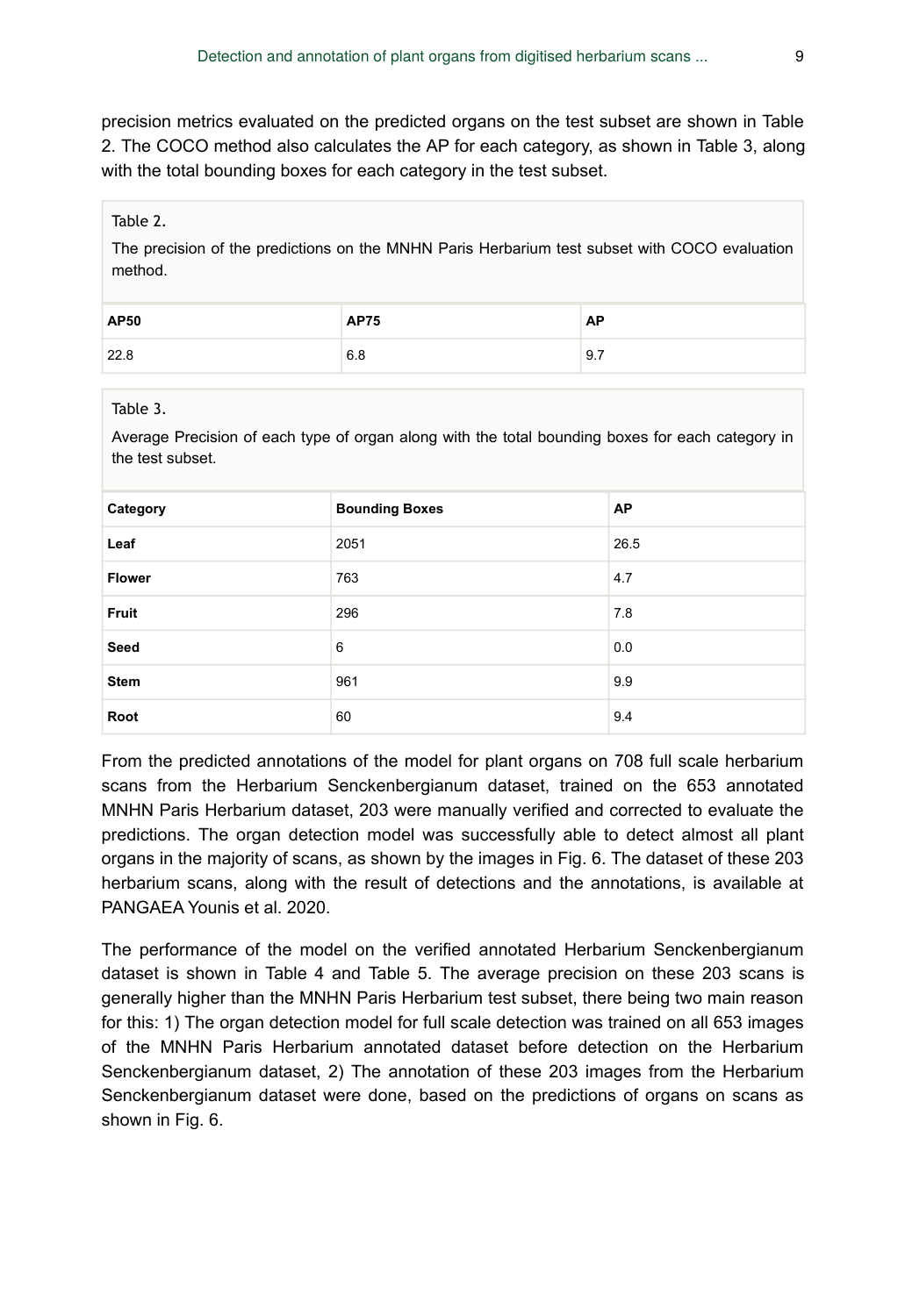

#### Figure 6.

Sample results of organ detection performed on unseen full scale Herbarium Senckenbergianum scans. Colour scheme for bounding boxes is; Leaf:Blue, Flower:Maroon, Fruit:Magenta, Seed:Yellow, Stem:Green, Root:Grey.

## **Discussion**

This paper presents a method to detect multiple types of plant organs on herbarium scans. For this research, we annotated hundreds of images with thousands of bounding boxes by hand for each possible plant organ. A subset of these annotated scans was then used for training of deep learning for organ detection. After training, the model was used to predict the type and location of plant organs on the test subset. The automated detection of plant organs in our study was most successful for leaves and stems (Table 3 and Table 5). Best AP values for leaves are likely due to the largest set of annotated bounding boxes. Good values for stems and roots may be explained by the relative uniformity of these organs throughout the plant kingdom, as compared to the morphologically more diverse flowers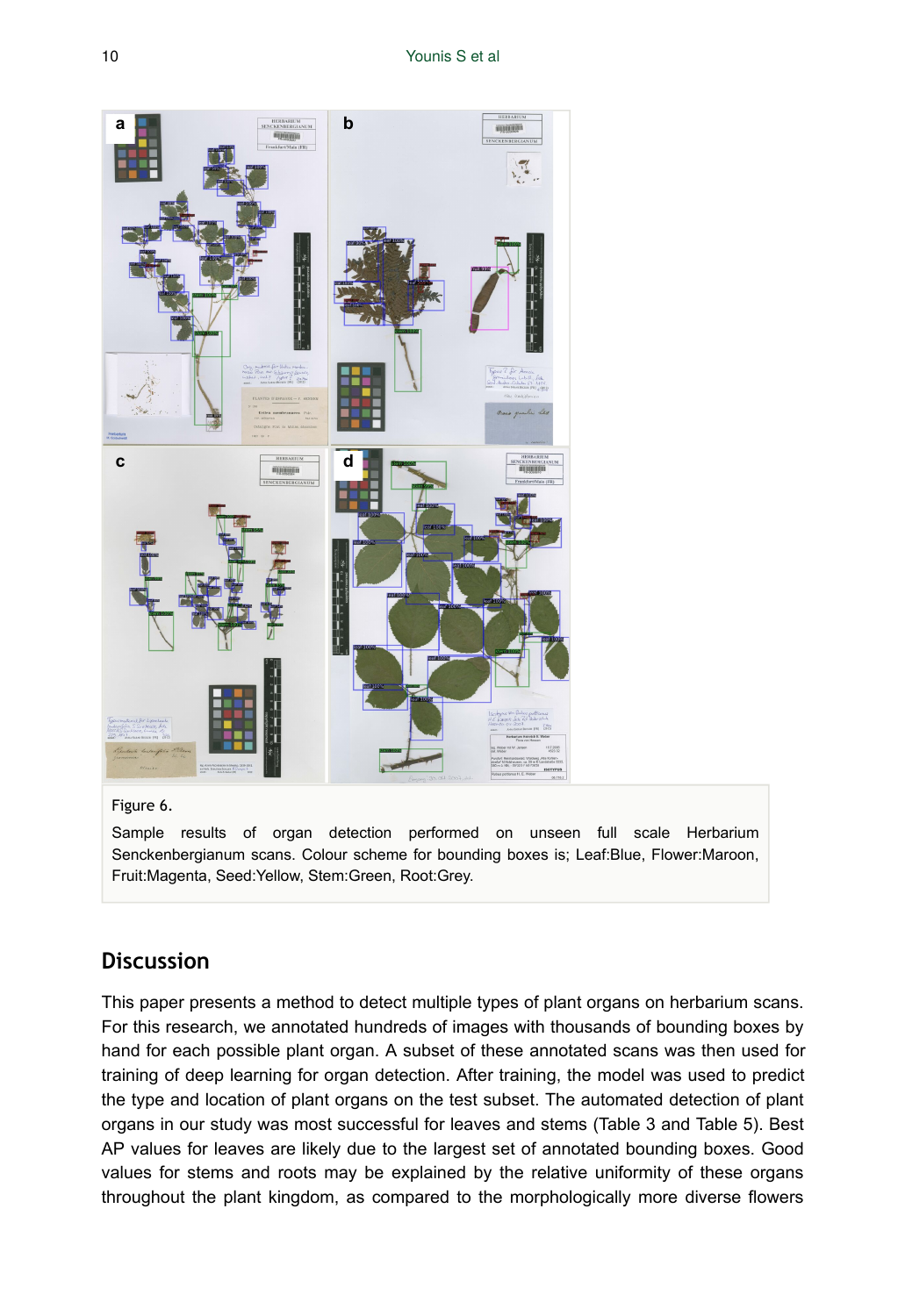and fruits in between these. Seeds are rarely visible on herbarium sheets and require more training material.

#### Table 4.

Result of model evaluation on the Herbarium Senckenbergianum annotated dataset.

| AP50 | <b>AP75</b> | AP   |
|------|-------------|------|
| 32.1 | 16.1        | 16.8 |

#### Table 5.

Average Precision of each type of organ along with the total bounding boxes for each category in the Herbarium Senckenbergianum annotated dataset.

| Category      | <b>Bounding Boxes</b> | <b>AP</b> |
|---------------|-----------------------|-----------|
| Leaf          | 3362                  | 37.9      |
| <b>Flower</b> | 1921                  | 18.3      |
| Fruit         | 183                   | 7.9       |
| Seed          | 47                    | 0.0       |
| <b>Stem</b>   | 1063                  | 25.1      |
| Root          | 117                   | 11.8      |

The model was trained again on all the annotated scans earlier and tested on a different un-annotated dataset. The model performed well, based on visual inspection. In order to evaluate the performance of the model with an average precision metric, around 200 of these scans were annotated by hand, based on the predicted bounding boxes. The predicted bounding boxes dramatically reduced the time to annotate these scans, since the predictions for leaves and stems were fairly accurate. After being annotated, these scans were compared with the predictions to evaluate the precision of the organ detection model on this dataset.

We consider our study as a 'real-life' pioneer study with inherent biases. The training and test datasets from MNHN Paris Herbarium are from the same collection, while the Herbarium Senckenbergianum specimens are from an independent collection with different geographical and taxonomic focus, but still with a number of higher taxa in common with MNHN Paris Herbarium. The different datasets overlap mainly on the family level, partly on genus level and only slightly between the MNHN Paris Herbarium training and test datasets at species level (Fig. 2, Suppl. material 2). Therefore, we can exclude organ recognition being based upon species-specific features. As in nature itself and the collections represented here, families are not represented equally. Likewise, the number of labelled organs, represented in our dataset, is far from balanced and biased both by the natural distribution of these organs in the sampled taxa and by the selection of material by the collectors. Roots, for example, are mainly represented in Asteraceae and Orchidaceae,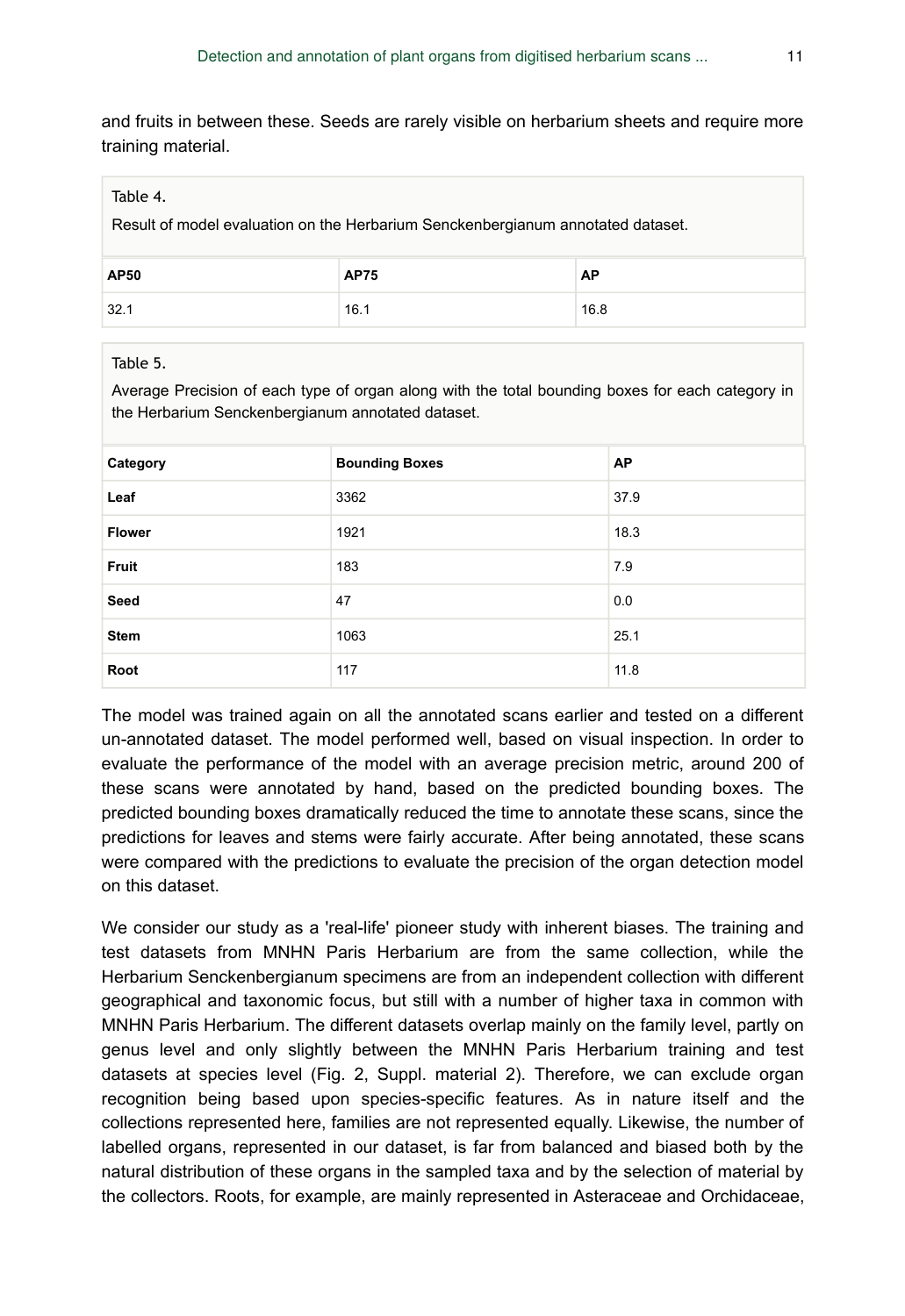families with many small and herbaceous species (Fig. 4, Suppl. material 3). In order to better understand the difference in average precision of organ detection across different taxa, further studies are necessary. A promising strategy would be to employ data augmentation to create artificially-balanced distributions of organs and taxa (Shorten and Khoshgoftaar 2019). The current study focuses on the analysis and the provision of annotated datasets of actual herbarium specimens, involving the aforementioned constraints rooted in the morphology of the specimens concerned and not simulated data. It would also be interesting to compare a general organ recognition with taxon-specific approaches. Especially for fruits and flowers, we have very different shapes between taxa and also the possible distinction between different developmental stages depends a lot on the taxon.

Most computer vision approaches on plants focus on live plants, often in the context of agriculture or plant breeding and, therefore, include only a limited set of taxa. The present approach not only targets a much larger group of organisms and morphological diversity, comparable to applications in citizen science (Wäldchen and Mäder 2019), but can also be applied on a wider time-scale by including collection objects from hundreds of years of botanical research. Some significant recent similar approaches to detect plant organs on herbarium scans are GinJinn (Ott et al. 2020) and LeafMachine (Weaver et al. 2020). GinJinn uses an object-detection pipeline for automated feature extraction from herbarium specimens. This pipeline can be used to detect any type of plant organ, which the authors of this research demonstrated by detecting leaves on a sample dataset. LeafMachine is another approach which tries to automate extraction of leaf traits, such as class, size and number, from digitised herbarium specimens with machine learning.

## **Conclusions**

Our present work focuses on the detection of plant organs from specimen images. The presence of flowers and fruits on specimens is a new source of data for phenological studies (Willis et al. 2017), interesting in the context of climate change. Presence of roots would identify plant specimens potentially containing root symbionts, such as mycorrhizal fungi or N-fixing bacteria, for further study by microbiological or genetic methods (Heberling and Burke 2019). Up to now, this requires visual examination of the specimens by humans; however, an automated approach using computer vision would considerably reduce the effort. Furthermore, the detection and localisation of specific plant organs on a herbarium sheet would also enable or improve further computer-vision applications, including quantitative approaches, based on counting these organs, improved recognition of qualitative organ-specific traits, such as leaf shape, as well as quantitative measures, such as leaf area or fruit size.

Localisation of plant organs will improve automated recognition and measurements of organ-specific traits, by preselecting appropriate training material for these approaches. The general approach of measuring traits from images instead of the specimen itself has been shown to be precise, except for very small objects (Borges et al. 2020). Of course,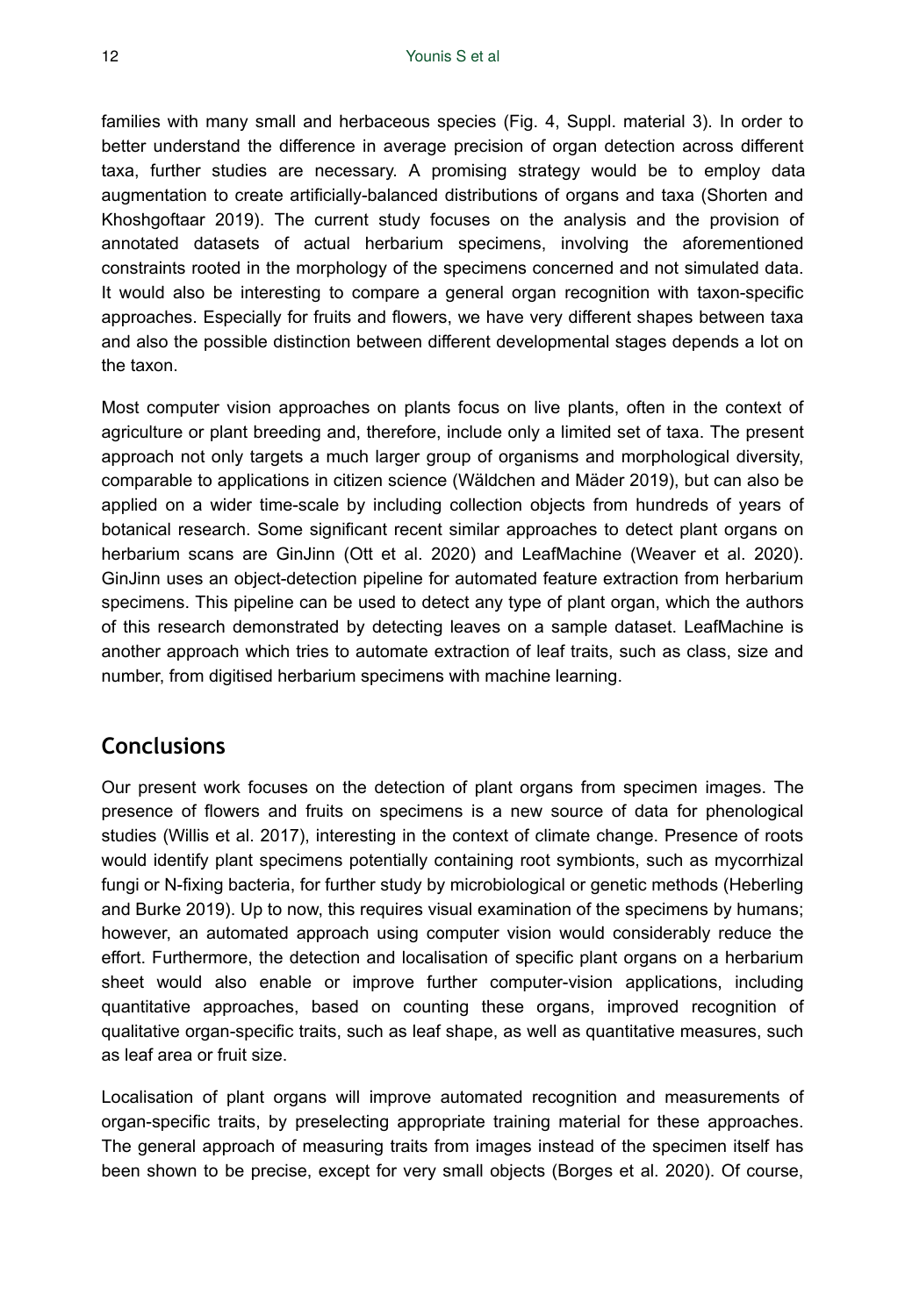measurements that involve further processing of plant parts, as often done in traditional morphological studies on herbarium specimens, are not possible from images.

Automated pathogen detection on collection material will also profit from the segmentation of plant organs from Herbarium sheet images, as many pathogens or symptoms of a plant disease only occur on specific organs. Studies on gall midges (Veenstra 2012) have found herbarium specimens to be interesting study objects and would potentially profit from computer vision.

Manual annotation of herbarium specimens with bounding boxes, as done for the training and test datasets in this study, is a rather time-consuming process. Verification and correction of automatically-annotated specimens is considerably faster, especially if the error rate is low. By iteratively incorporating expert-verified computer-generated data into new training datasets, the results can be further improved with reasonable efforts using Continual Learning (Parisi et al. 2019).

## **Acknowledgements**

TH, SY, MS and SD received funding from the DFG Project "Mobilization of trait data from digital image files by deep learning approaches" (grant 316452578). We gratefully acknowledge the support of NVIDIA Corporation with the donation of the TITAN Xp GPU to CW used for this research. Digitisation of the Senckenberg specimens used in this study has taken place in the frame of the Global Plants Initiative.

## **Author contributions**

**Sohaib Younis** is computer scientist at Senckenberg Biodiversity and Climate Research Center with focus on deep learning and image processing. Contributions: convolutional network modelling, image preprocessing, annotation of herbarium scans, organ detection, description of results and preparation of the manuscript.

**Marco Schmidt** is botanist at Senckenberg Biodiversity and Climate Research Center (SBIK-F) with a focus on African savannahs and biodiversity informatics (e.g. online databases like African Plants - a photo guide and West African vegetation) and is working at Palmengarten's scientific service, curating living collections and collection databases. Contributions: concept of study, annotation and verification of herbarium scans, preparation of the manuscript.

**Claus Weiland** is theoretical biologist at SBIK-F's Data & Modelling Centre with main interests in graph neural networks and bio-ontologies. Contributions: Design of the GPU platform, data analysis and preparation of the manuscript.

**Stefan Dressler** is curator of the phanerogam collection of the Herbarium Senckenbergianum Frankfurt/M., which includes its digitisation and curation of associated databases. Taxonomically, he is working on Marcgraviaceae, Theaceae, Pentaphylacaceae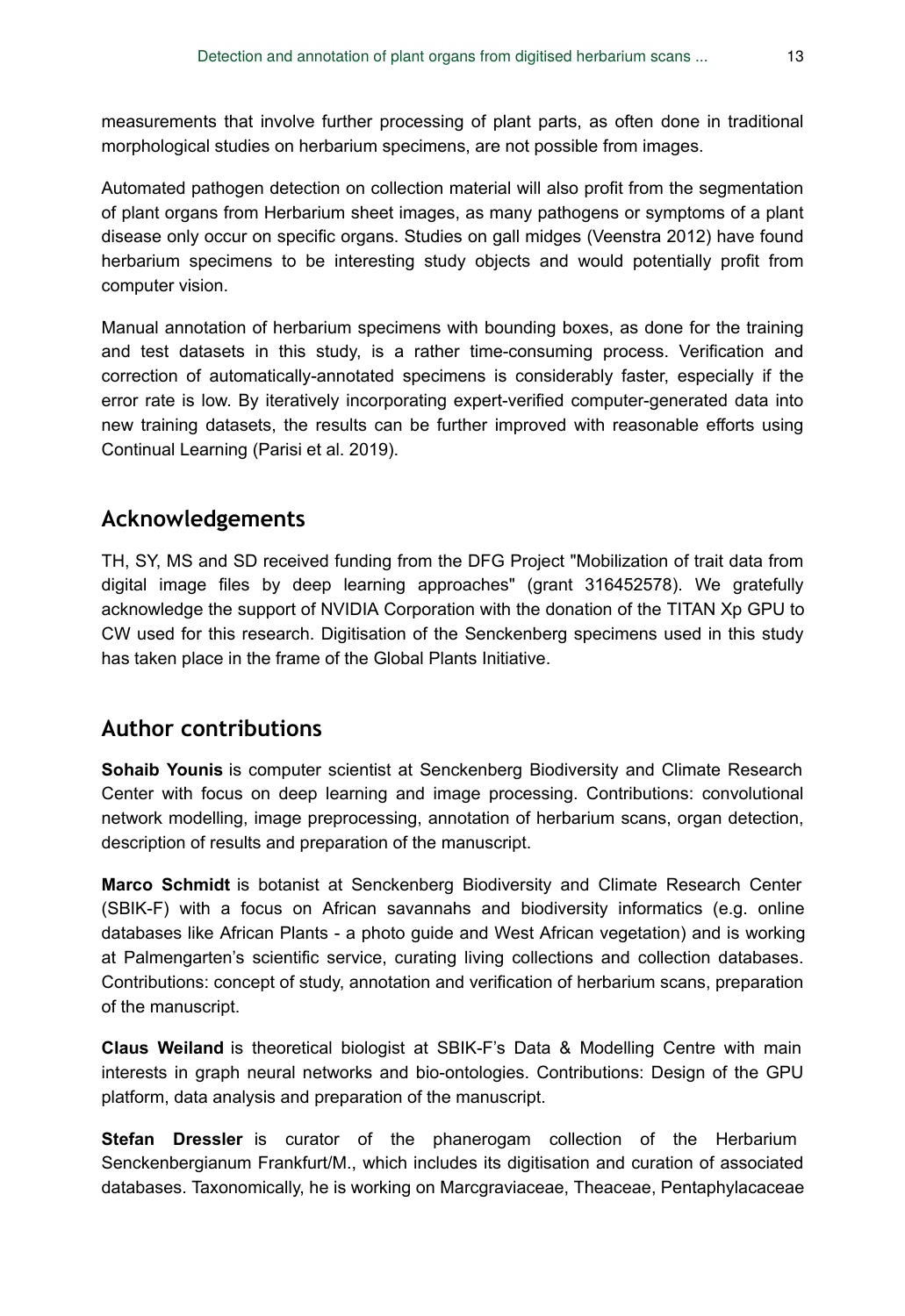and several Phyllanthaceous genera. Contribution: Herbarium Senckenbergianum collection, preparation of the manuscript.

**Bernhard Seeger** is professor of computer science systems at the Philipps University of Marburg. His research fields include high-performance database systems, parallel computation and real-time processing of high-throughput data with a focus on spatial biodiversity data. Contribution: Provision of support in machine learning and data processing.

**Thomas Hickler** is head of SBIK-F's Data & Modelling Centre and Professor for Biogeography at the Goethe University Frankfurt. He is particularly interested in interactions between climate and the terrestrial biosphere, including potential impacts of climate change on species, ecosystems and associated ecosystem services. Contribution: Preparation of the manuscript, comprehensive concept of study within biodiversity sciences.

# **Conflicts of interest**

No potential conflict of interest was reported by the authors.

# **References**

- Bargoti S, Underwood J (2017) Deep fruit detection in orchards. 2017 IEEE International Conference on Robotics and Automation (ICRA) 3626-3633. <https://doi.org/10.1109/icra.2017.7989417>
- Borges L, Reis VC, Izbicki R (2020) Schrödinger's phenotypes: images of herbarium specimens are both good and (not so) bad sources of morphological data. BioRxiv <https://doi.org/10.1101/2020.03.31.018812>
- Borsch T, Stevens A, Häffner E, Güntsch A, Berendsohn W, Appelhans M, Barilaro C, Beszteri B, Blattner F, Bossdorf O, Dalitz H, Dressler S, Duque-Thüs R, Esser H, Franzke A, Goetze D, Grein M, Grünert U, Hellwig F, Hentschel J, Hörandl E, Janßen T, Jürgens N, Kadereit G, Karisch T, Koch M, Müller F, Müller J, Ober D, Porembski S, Poschlod P, Printzen C, Röser M, Sack P, Schlüter P, Schmidt M, Schnittler M, Scholler M, Schultz M, Seeber E, Simmel J, Stiller M, Thiv M, Thüs H, Tkach N, Triebel D, Warnke U, Weibulat T, Wesche K, Yurkov A, Zizka G (2020) A complete digitization of German herbaria is possible, sensible and should be started now. Research Ideas and Outcomes 6 <https://doi.org/10.3897/rio.6.e50675>
- Carranza-Rojas J, Goeau H, Bonnet P, Mata-Montero E, Joly A (2017) Going deeper in the automated identification of Herbarium specimens. BMC Evolutionary Biology 17 (1): 1‑14.<https://doi.org/10.1186/s12862-017-1014-z>
- Carranza-Rojas J, Joly A, Goëau H, Mata-Montero E, Bonnet P (2018) Automated identification of herbarium specimens at different taxonomic levels. Multimedia Tools and Applications for Environmental & Biodiversity Informatics 151‑167. [https://doi.org/10.1007/978-3-319-76445-0\\_9](https://doi.org/10.1007/978-3-319-76445-0_9)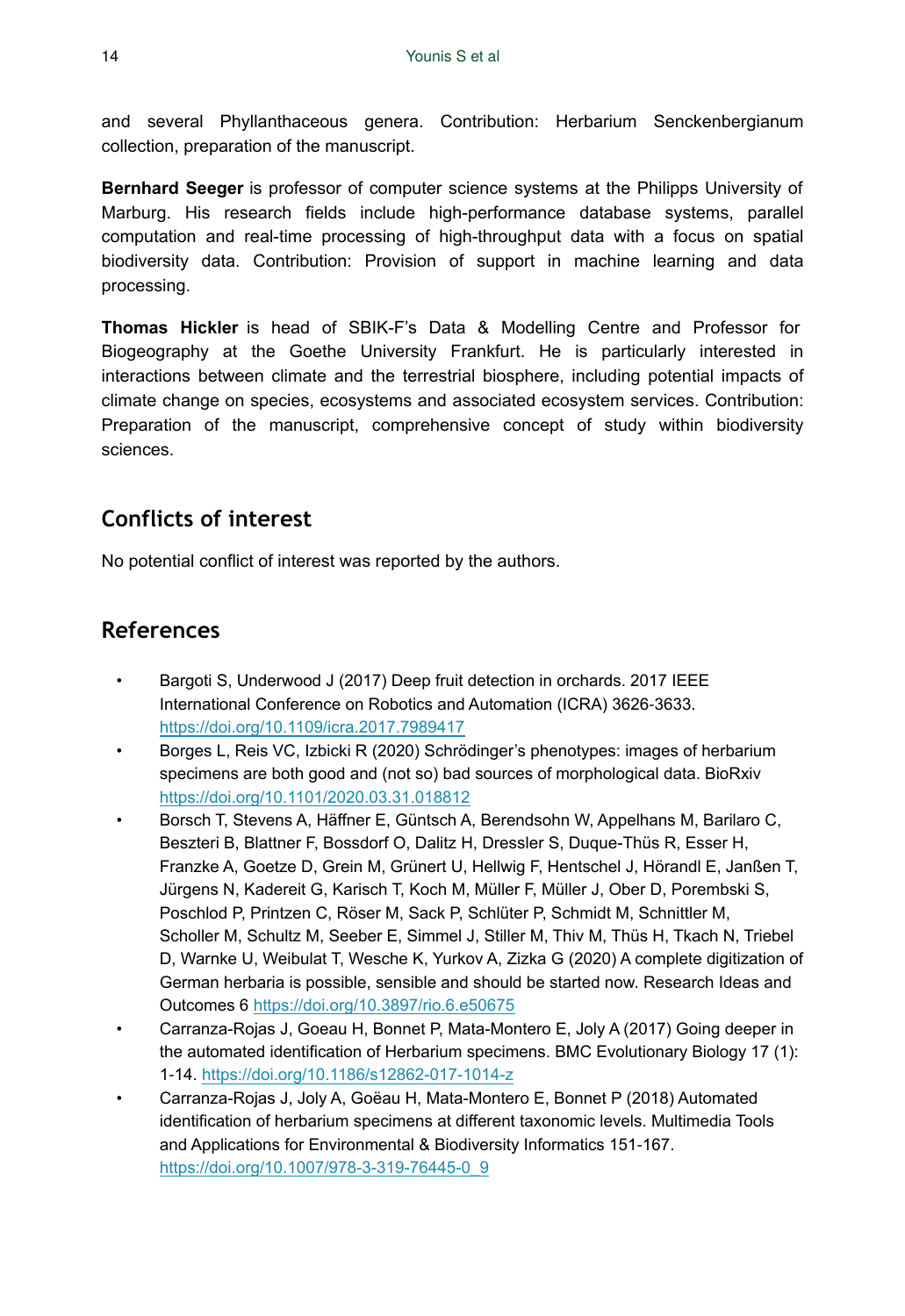- Deng J, Dong W, Socher R, Li L, Kai Li, Li Fei-Fei (2009) ImageNet: A large-scale hierarchical image database. 2009 IEEE Conference on Computer Vision and Pattern Recognition 248‑255.<https://doi.org/10.1109/cvpr.2009.5206848>
- Girshick R (2015) Fast R-CNN. 2015 IEEE International Conference on Computer Vision (ICCV) 1440‑1448.<https://doi.org/10.1109/iccv.2015.169>
- Häni N, Roy P, Isler V (2020) A comparative study of fruit detection and counting methods for yield mapping in apple orchards. Journal of Field Robotics 37 (2): 263-282. <https://doi.org/10.1002/rob.21902>
- Heberling JM, Burke D (2019) Utilizing herbarium specimens to quantify historical mycorrhizal communities. Applications in Plant Sciences 7 (4). <https://doi.org/10.1002/aps3.1223>
- He K, Zhang X, Ren S, Sun J (2016) Deep residual learning for image recognition. 2016 IEEE Conference on Computer Vision and Pattern Recognition (CVPR) 770-778. <https://doi.org/10.1109/cvpr.2016.90>
- Huang J, Rathod V, Sun C, Zhu M, Korattikara A, Fathi A, Fischer I, Wojna Z, Song Y, Guadarrama S, Murphy K (2017) Speed/Accuracy trade-offs for modern convolutional object detectors. 2017 IEEE Conference on Computer Vision and Pattern Recognition (CVPR)<https://doi.org/10.1109/cvpr.2017.351>
- Jiang Y, Li C, Paterson A, Robertson J (2019) DeepSeedling: deep convolutional network and Kalman filter for plant seedling detection and counting in the field. Plant Methods 15 (1): 141. <https://doi.org/10.1186/s13007-019-0528-3>
- Lang PM, Willems F, Scheepens JF, Burbano H, Bossdorf O (2019) Using herbaria to study global environmental change. New Phytologist 221 (1): 110-122. <https://doi.org/10.1111/nph.15401>
- Le Bras G, Pignal M, Jeanson M, Muller S, Aupic C, Carré B, Flament G, Gaudeul M, Gonçalves C, Invernón V, Jabbour F, Lerat E, Lowry P, Offroy B, Pimparé EP, Poncy O, Rouhan G, Haevermans T (2017) The French Muséum national d'Histoire naturelle vascular plant herbarium collection dataset. Scientific Data 4 (1). <https://doi.org/10.1038/sdata.2017.16>
- LeCun Y, Bengio Y (1995) Convolutional networks for images, speech, and time series. The Handbook of Brain Theory and Neural Networks 3361 (10): 276‑279.
- Lin T, Maire M, Belongie S, Hays J, Perona P, Ramanan D, Dollár P, Zitnick CL (2014) Microsoft COCO: Common Objects in Context. Computer Vision – ECCV 2014 740‑755. [https://doi.org/10.1007/978-3-319-10602-1\\_48](https://doi.org/10.1007/978-3-319-10602-1_48)
- Lin T, Dollar P, Girshick R, He K, Hariharan B, Belongie S (2017) Feature pyramid networks for object detection. 2017 IEEE Conference on Computer Vision and Pattern Recognition (CVPR) 2117‑2125. <https://doi.org/10.1109/cvpr.2017.106>
- Liu W, Anguelov D, Erhan D, Szegedy C, Reed S, Fu C, Berg A (2016) SSD: Single Shot MultiBox Detector. Computer Vision - ECCV 2016 21-37. [https://doi.org/10.1007/978-3-319-46448-0\\_2](https://doi.org/10.1007/978-3-319-46448-0_2)
- Mai X, Zhang H, Meng M-H (2018) Faster R-CNN with classifier fusion for small fruit detection. 2018 IEEE International Conference on Robotics and Automation (ICRA) 7166‑7172.<https://doi.org/10.1109/icra.2018.8461130>
- MNHN, Chagnoux S (2020) The vascular plants collection (P) at the Herbarium of the Muséum national d'Histoire naturelle (MNHN - Paris). 69.186. GBIF. URL:<https://doi.org/10.15468/nc6rxy>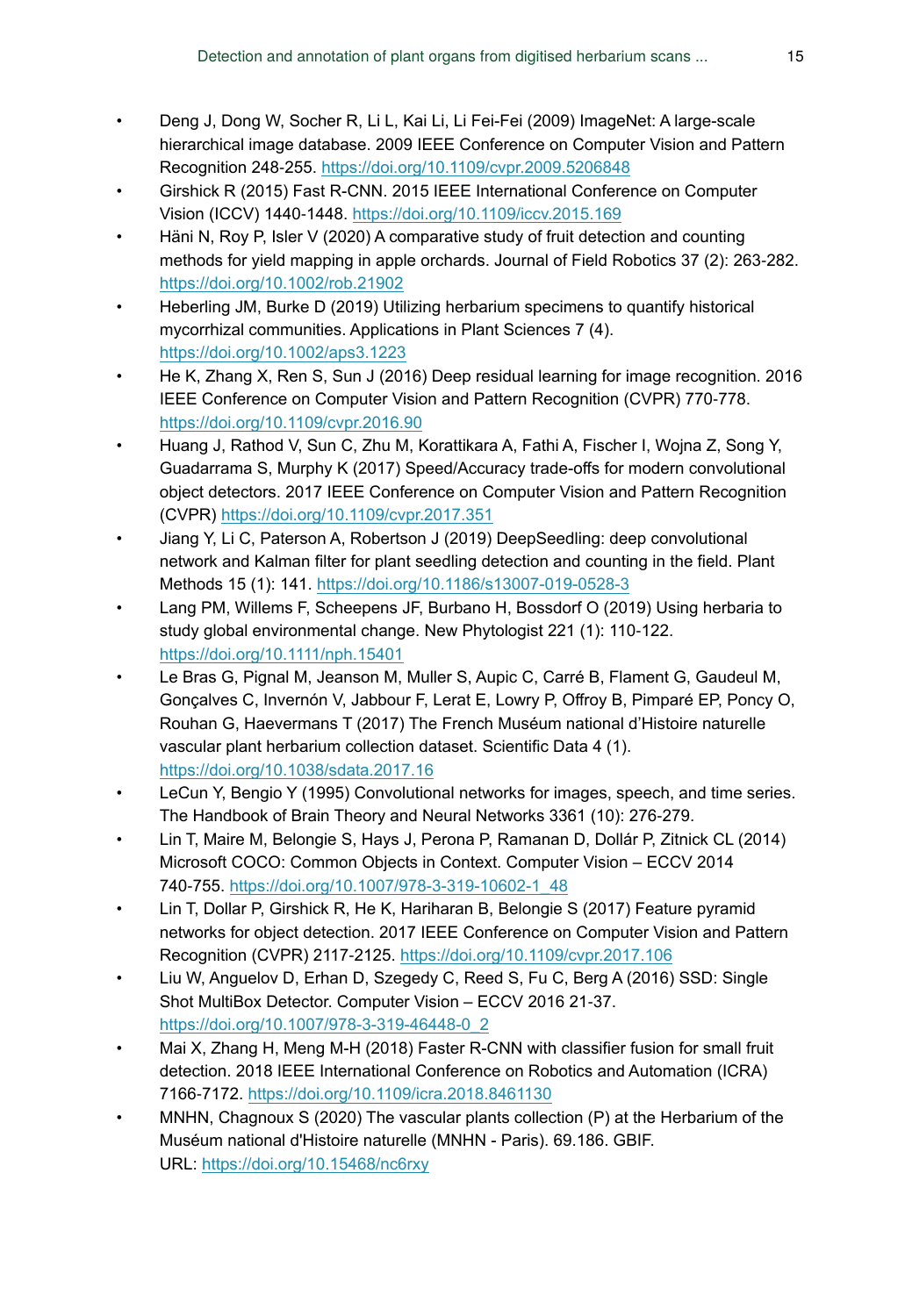- Mohanty S, Hughes D, Salathé M (2016) Using deep learning for image-based plant disease detection. Frontiers in Plant Science 7: 1419. [https://doi.org/10.3389/fpls.](https://doi.org/10.3389/fpls.2016.01419) [2016.01419](https://doi.org/10.3389/fpls.2016.01419)
- Otte V, Wesche K, Dressler S, Zizka G, Hoppenrath M, Kienast F (2011) The New Herbarium Senckenbergianum: Old institutions under a new common roof. Taxon 60 (2): 617‑618.
- Ott T, Palm C, Vogt R, Oberprieler C (2020) GinJinn: An object‐detection pipeline for automated feature extraction from herbarium specimens. Applications in Plant Sciences 8 (6). <https://doi.org/10.1002/aps3.11351>
- Parisi G, Kemker R, Part J, Kanan C, Wermter S (2019) Continual lifelong learning with neural networks: A review. Neural Networks 113: 54‑71. [https://doi.org/10.1016/j.neunet.](https://doi.org/10.1016/j.neunet.2019.01.012) [2019.01.012](https://doi.org/10.1016/j.neunet.2019.01.012)
- Redmon J, Divvala S, Girshick R, Farhadi A (2016) You only look once: Unified, realtime object detection. 2016 IEEE Conference on Computer Vision and Pattern Recognition (CVPR) 779‑788. <https://doi.org/10.1109/cvpr.2016.91>
- Ren S, He K, Girshick R, Sun J (2015) Faster R-CNN: Towards real-time object detection with region proposal networks. Advances in Neural Information Processing Systems 91-99.
- Sa I, Ge Z, Dayoub F, Upcroft B, Perez T, McCool C (2016) DeepFruits: A fruit detection system using deep neural networks. Sensors 16 (8). <https://doi.org/10.3390/s16081222>
- Senckenberg (2020) Herbarium Senckenbergianum (FR). GBIF. URL:<https://doi.org/10.15468/ucmdjy>
- Shorten C, Khoshgoftaar TM (2019) A survey on Image Data Augmentation for Deep Learning. J Big Data 6<https://doi.org/10.1186/s40537-019-0197-0>
- Smith G, Figueiredo E (2014) The Global Plants Initiative: Where it all started. Taxon 63 (3): 707‑709. <https://doi.org/10.12705/633.33>
- Stein M, Bargoti S, Underwood J (2016) Image based mango fruit detection, localisation and yield estimation using multiple view geometry. Sensors 16 (11). <https://doi.org/10.3390/s16111915>
- Sun J, He X, Ge X, Wu X, Shen J, Song Y (2018) Detection of key organs in tomato based on deep migration learning in a complex background. Agriculture 8 (12): 196. <https://doi.org/10.3390/agriculture8120196>
- Thiers B (2020) The World's Herbaria 2019: A summary report based on data from Index Herbariorum. New York Botanical Garden (3). URL: [http://sweetgum.nybg.org/](http://sweetgum.nybg.org/science/docs/The_Worlds_Herbaria_2019.pdf) [science/docs/The\\_Worlds\\_Herbaria\\_2019.pdf](http://sweetgum.nybg.org/science/docs/The_Worlds_Herbaria_2019.pdf)
- Tzutalin (2015) LabelImg. Github. URL: <https://github.com/tzutalin/labelImg>
- Veenstra AA (2012) Herbarium collections—an invaluable resource for gall midge taxonomists. Muelleria 30 (1): 59-64.
- Wäldchen J, Mäder P (2019) Flora Incognita wie künstliche Intelligenz die Pflanzenbestimmung revolutioniert. Biologie in unserer Zeit 49 (2): 99-101. <https://doi.org/10.1002/biuz.201970211>
- Weaver W, Ng J, Laport R (2020) LeafMachine: Using machine learning to automate leaf trait extraction from digitized herbarium specimens. Applications in Plant Sciences 8 (6). <https://doi.org/10.1002/aps3.11367>
- Willis C, Ellwood E, Primack R, Davis C, Pearson K, Gallinat A, Yost J, Nelson G, Mazer S, Rossington N, Sparks T, Soltis P (2017) Old plants, new tricks: Phenological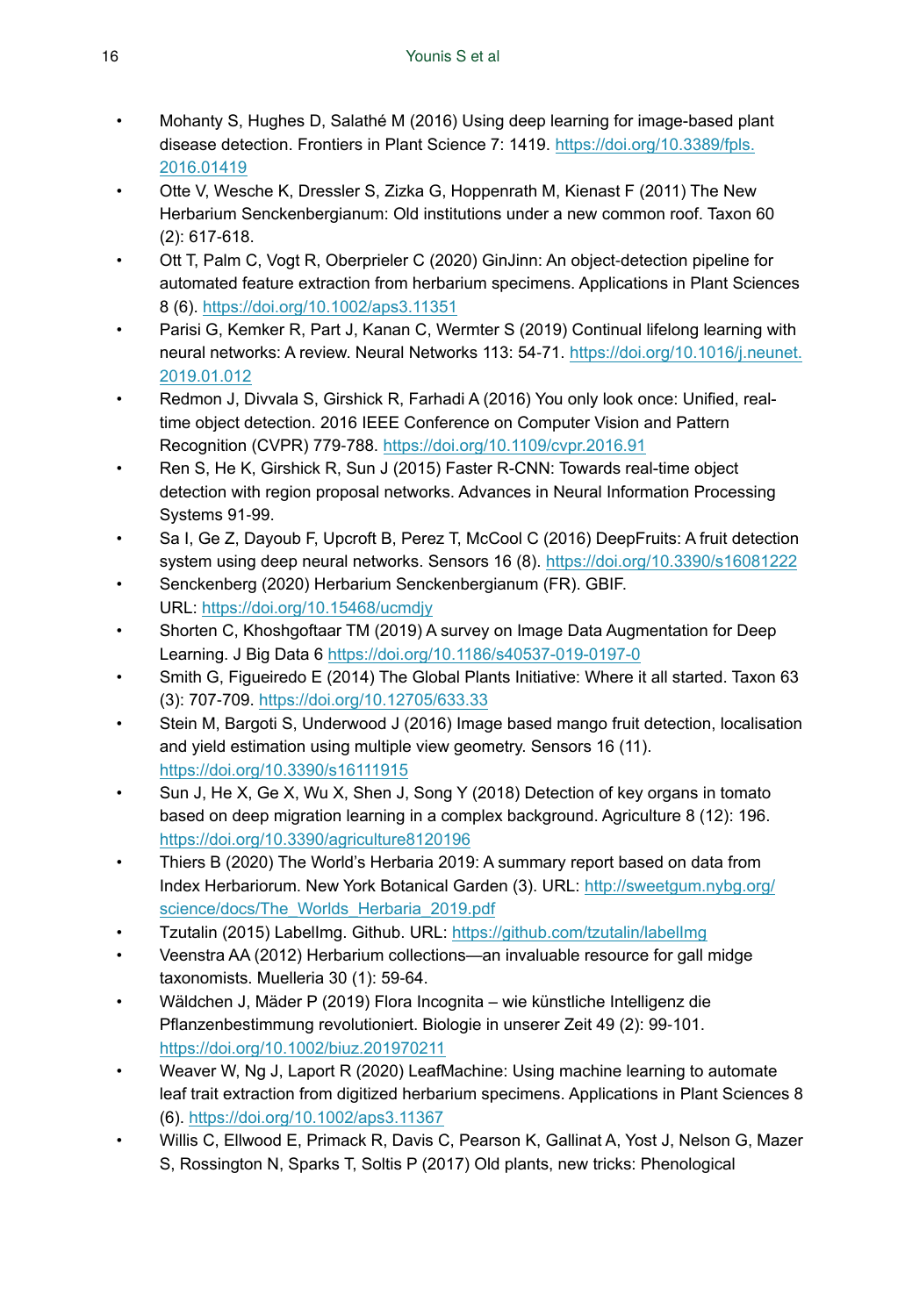research using herbarium specimens. Trends in Ecology & Evolution 32 (7): 531‑546. <https://doi.org/10.1016/j.tree.2017.03.015>

- Wu Y, Kirillov A, Massa F, Lo W, Girshick R (2019) Detectron2. Github. URL: <https://github.com/facebookresearch/detectron2>
- Yosinski J, Clune J, Bengio Y, Lipson H (2014) How transferable are features in deep neural networks? In: Ghahramani Z, Welling M, Cortes C, Lawrence ND, Lawrence ND (Eds) Advances in neural information processing systems. Neural Information Processing Systems Conference. 3320– 3328 pp. URL: [https://papers.nips.cc/book/](https://papers.nips.cc/book/advances-in-neural-information-processing-systems-27-2014) [advances-in-neural-information-processing-systems-27-2014](https://papers.nips.cc/book/advances-in-neural-information-processing-systems-27-2014)
- Younis S, Weiland C, Hoehndorf R, Dressler S, Hickler T, Seeger B, Schmidt M (2018) Taxon and trait recognition from digitized herbarium specimens using deep convolutional neural networks. Botany Letters 165: 377‑383. <https://doi.org/10.1080/23818107.2018.1446357>
- Younis S (2020) Plant Organ Detection. GitHub. URL: [https://github.com/2younis/plant](https://github.com/2younis/plant-organ-detection)[organ-detection](https://github.com/2younis/plant-organ-detection)
- Younis S, Schmidt M, Dressler S (2020) Plant organ detections and annotations on digitized herbarium scans. PANGAEA. URL: [https://doi.pangaea.de/10.1594/PANGAEA.](https://doi.pangaea.de/10.1594/PANGAEA.920895) [920895](https://doi.pangaea.de/10.1594/PANGAEA.920895)
- Zeiler MD, Fergus R (2014) Visualizing and understanding convolutional networks. In: Fleet D, Pajtla T, Schiele B, Tuytelaars T (Eds) European conference on computer vision. Springer, 818-833 pp[. https://doi.org/10.1007/978-3-319-10590-1\\_53](https://doi.org/10.1007/978-3-319-10590-1_53)
- Zhao Z, Zheng P, Xu S, Wu X (2019) Object detection with deep learning: A review. IEEE Transactions on Neural Networks and Learning Systems 30 (11): 3212‑3232. <https://doi.org/10.1109/tnnls.2018.2876865>

# **Supplementary materials**

#### **Suppl. material 1: Plant Organ Annotations**

**Authors:** Sohaib Younis, Marco Schmidt, Claus Weiland **Data type:** XML Files **Brief description:** The zip archive provides annotations for both Herbarium Senckenbergianum and MNHN Paris Herbarium datasets. [Download file](https://arpha.pensoft.net/getfile.php?filename=oo_472998.zip) (778.04 kb)

#### **Suppl. material 2: Specimen List**

**Authors:** Sohaib Younis, Marco Schmidt **Data type:** CSV File **Brief description:** The file provides a list for all the specimens, showing their taxonomy, organ count and URLs. [Download file](https://arpha.pensoft.net/getfile.php?filename=oo_473000.csv) (119.27 kb)